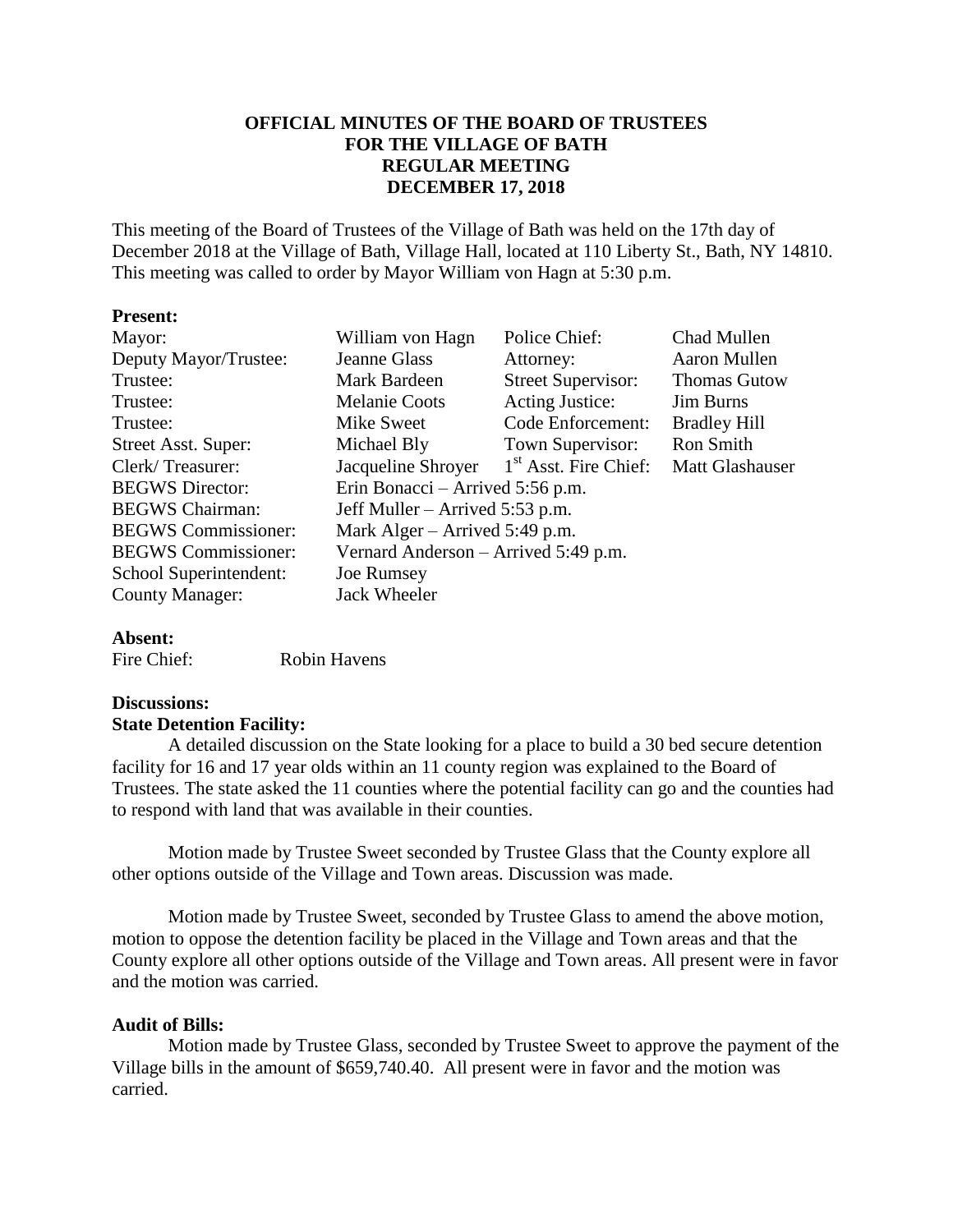# **Visitors: BST – 2017-2018 Audit:**

BST & Co. CPAs, LLP presented the draft 2017-2018 fiscal year audit to the board. The board reviewed the audit with William Freitag, a partner of BST. William Freitag also discussed the Court Audit with the board.

Motion made by Trustee Sweet, seconded by Trustee Bardeen Bardeen to approve the 2017 – 2018 financial statements from BST. All present were in favor and the motion was carried.

Motion made by Trustee Glass, seconded by Trustee Sweet to approve the court audit that was completed by BST & Co. CPAs, LLP for the May 31, 2018 fiscal year end. All present were in favor and the motion was carried.

### **Court Discussion:**

Motion made by Trustee Bardeen, seconded by Trustee Coots that the Village of Bath will continue to have a Court Office. All present were in favor and the motion was carried.

## **Department Head Reports:**

## **Thomas Gutow, Street Superintendent:**

Street Report was received.

# **Chad Mullen, Police Chief:**

Police Report was received.

# **Bradley Hill, Code Enforcement:**

Code Enforcement Report was received.

# **Robin Havens, Fire Chief:**

Fire Department Report was received.

# **Erin Bonacci, BEGWS Director:**

BEGWS Minutes were received.

### **Jacqueline Shroyer, Clerk/Treasurer Report:**

Clerk/Treasurer Report was received.

Motion made by Trustee Glass, seconded by Trustee Bardeen to approve the following budget modifications. All present were in favor and the motion was carried.

Budget Transfer for \$1,858.33 from A1990.4 Contingent Account to A5110.2 Street – Equipment to cover the budgeted amount in fiscal year 2018 not encumbered for the Gas System.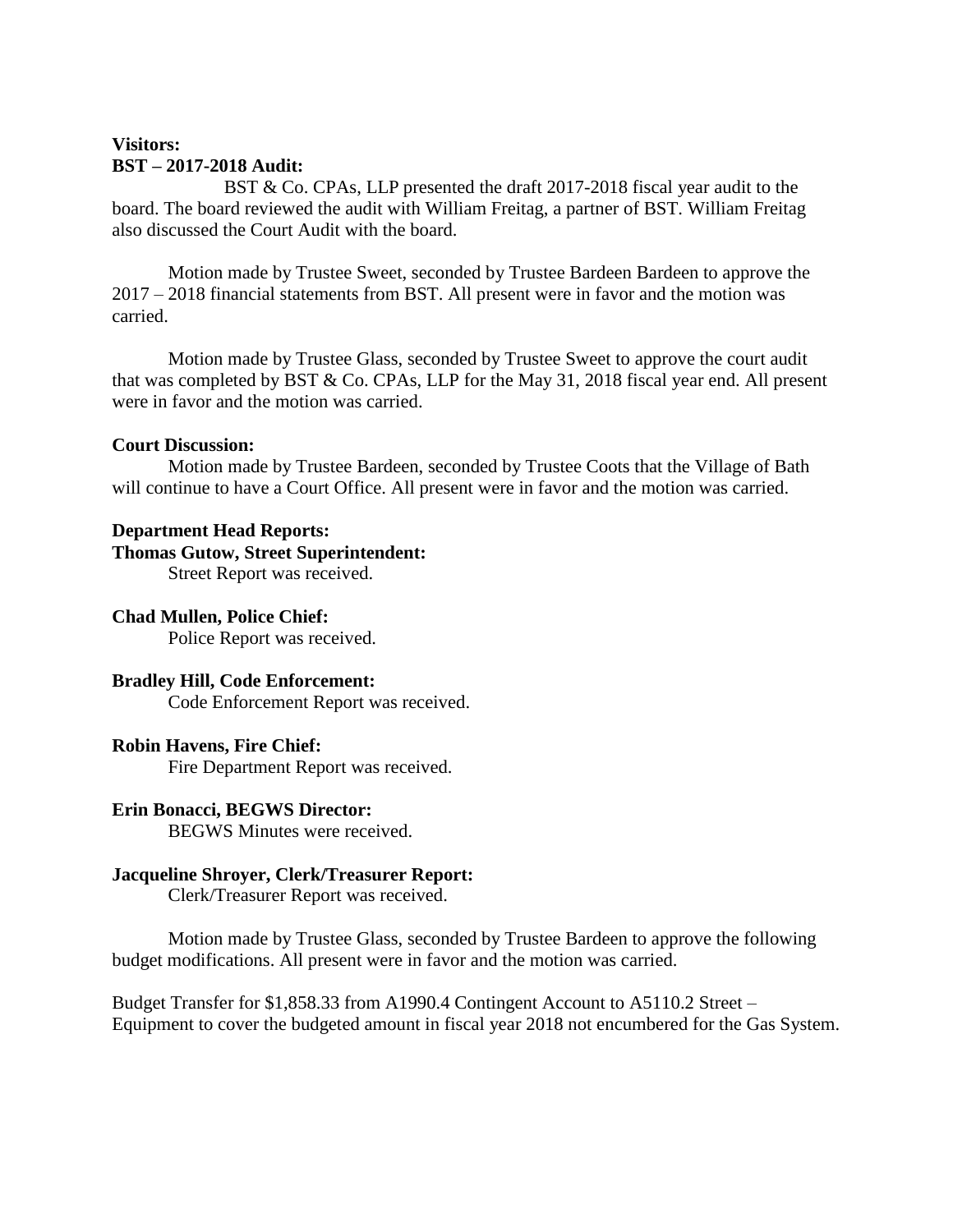Budget Transfer for \$11,500.00 from A9015.4 Police & Fire Retirement to A3120.11 Police Department – Personal Services Dispatch to cover expenses from Employee buyout and training new employee.

## **Committee Reports: Trustee Bardeen:**

Fire Department Election Officers: President – Jason Causer Vice President – Ron Delio Secretary – Heather Quick Treasurer – Mark Conrad Chief Car 5 – Matt Glashauser 1 st Asst. Chief – Mike Fiordo 2<sup>nd</sup> Asst. Chief – Joe Washburn 3<sup>rd</sup> Asst. Chief – Sean Walruth 4<sup>th</sup> Asst. Chief – Casey Saltsman Fire Police – Brent Hockaday

## **Trustee Coots:**

Motion made by Trustee Bardeen, seconded by Trustee Sweet to approve the use of Pulteney Park on August 10, 2019 for Brewfest. All present were in favor and the motion was carried.

### **New Business:**

### **Main Street Grant Administration:**

Motion made by Trustee Sweet, seconded by Trustee Glass to approve the quote for extended grant administration services for the NYMS Grant at an additional \$3,000 for services to continue until June 2019, pending approval of the Main Street Grant extension. All present were in favor and the motion was carried.

### **Full Time Police Officer – Michael Jackson Jr. Appointment:**

### RESOLUTION VILLAGE OF BATH BOARD OF TRUSTEES BATH, NEW YORK

| DATE APPROVED: Monday, December 17, 2018 |                        | INTRO. DATE: Monday, December 17, 2018 |              |                      |             |
|------------------------------------------|------------------------|----------------------------------------|--------------|----------------------|-------------|
| <b>INTRODUCED BY:</b>                    | <b>Trustee Glass</b>   |                                        | SECONDED BY: | <b>Trustee Sweet</b> |             |
| VOTE:                                    | Mayor von Hagn         | Aye                                    | Nav          | Abstain              | Not Present |
|                                          | <b>Trustee Glass</b>   | Aye                                    | Nay          | Abstain              | Not Present |
|                                          | <b>Trustee Bardeen</b> | Aye                                    | Nav          | Abstain              | Not Present |
|                                          | Trustee Coots          | Aye                                    | Nav          | Abstain              | Not Present |
|                                          | <b>Trustee Sweet</b>   | Ave                                    | Nav          | Abstain              | Not Present |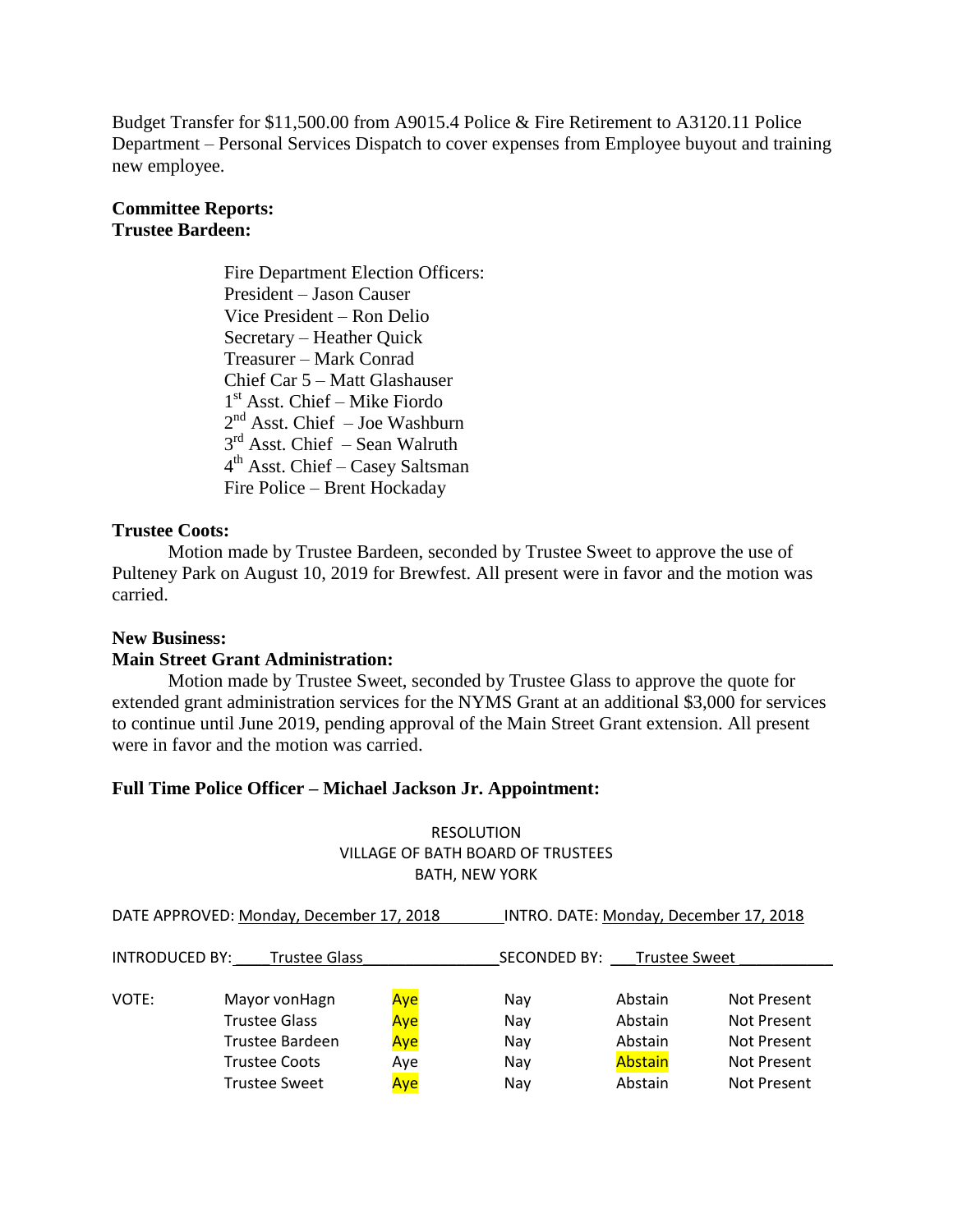TITLE: Appointment of Michael Jackson Jr. as Full Time Police Officer for the Village of Bath.

WHEREAS, Police Officer Michael Jackson Jr. has been employed with the Village of Bath Part Time since March 20, 2017;

WHEREAS, The Village of Bath has selected PO Jackson Jr. from the Steuben County Certified List;

WHEREAS, Chief of Police made the recommendation for Police Officer and recommended Michael Jackson Jr. to be appointed Police Officer effective December 17, 2018 upon the following stipulations:

- Michael Jackson Jr. will be appointed Police Officer, consistent with Steuben County Civil Service Rules & Regulations, effective Monday, December 17, 2018. He will sign the oath of office for said appointment on Monday, December 17, 2018 at 10:00 a.m. before the Bath Village Clerk.
- Commencing Monday, December 17, 2018, Michael Jackson Jr. will be appointed as Police Officer and be on a probationary period for 78 weeks, consistent with Steuben County Civil Service Rules and Regulations.
- Michael Jackson Jr. will receive compensation and benefits pursuant to the collective bargaining agreement between the Village of Bath Board of Trustees and the Bath Police Benevolent Association.

BE IT RESOLVED, that the Village of Bath Board of Trustees is hereby appointing Michael Jackson Jr. to the position of Police Officer contingent on the aforementioned stipulations.

Attest hereto:

Jacqueline Shroyer, Village Clerk-Treasurer

### **NYSDOT Acquire Property:**

Motion made by Trustee Bardeen, seconded by Trustee Coots to authorize the Mayor to sign paperwork for NYS to acquire property on corners of Liberty Street and Washington Street to curve the curb and make the street wider, pending the attorney's review. All present were in favor and the motion was carried.

### **Appoint Village Justice:**

Motion made by Trustee Sweet, seconded by Trustee Coots to appoint Vernard Anderson effective January 1, 2019 as Village Justice to fill the vacant position until the next election. All present were in favor and the motion was carried.

#### **Resolution for Village Election for March 19:**

Motion made by Trustee Glass, seconded by Trustee Bardeen resolving that the annual village election will be held on Tuesday, March 19, 2019 from 12:00 noon until 9:00 p.m to fill the vacancy of the village justice for the term of April 1, 2019 through April 5, 2020. All present were in favor and the motion was carried.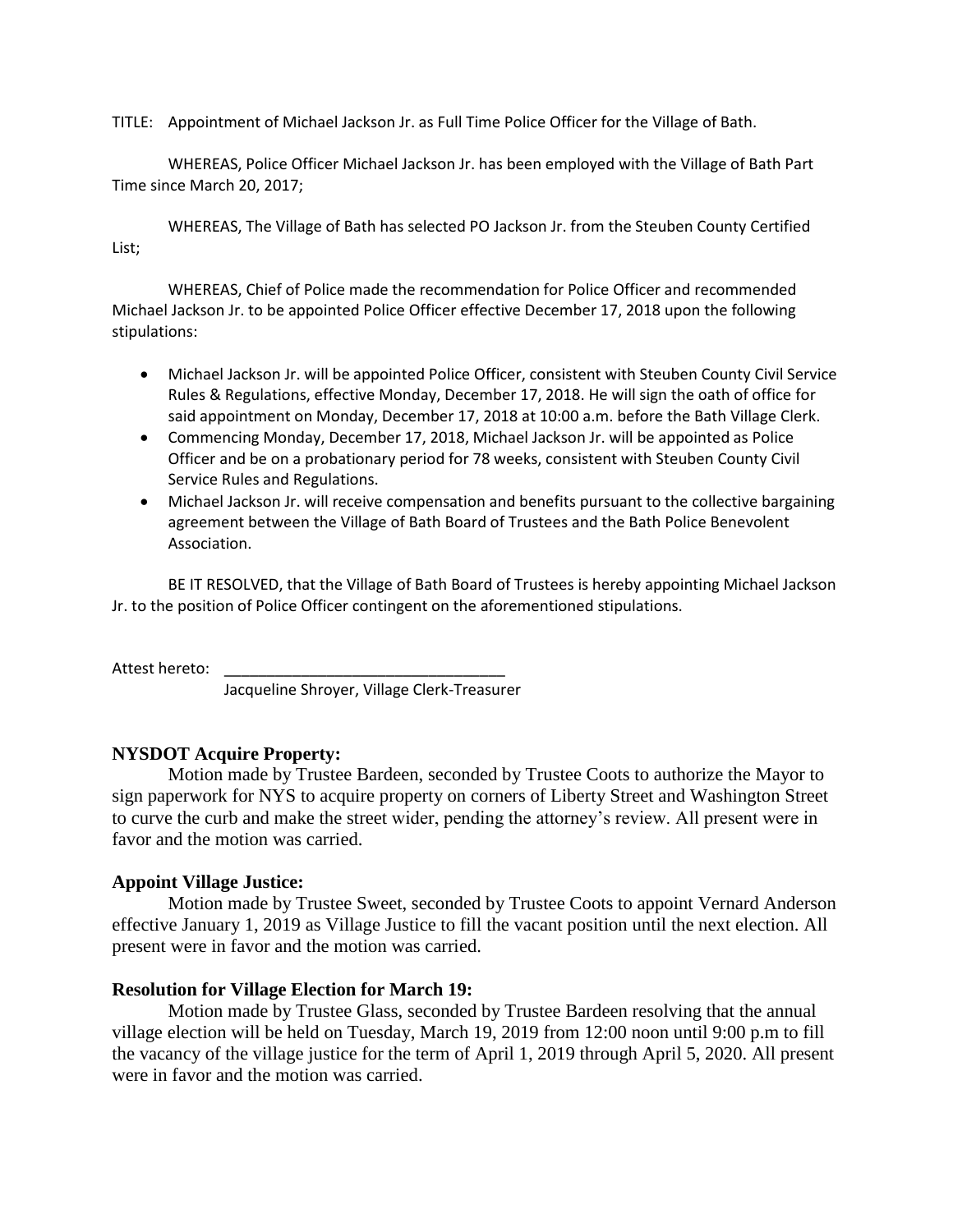#### **Election Resolution – Polling Place:**

WHEREAS, the election law for the state of New York, article 15-104, Sub. 3, provides for the conduct of village election, it is herefore in compliance therewith, at a regular meeting of the Board of Trustees of the Village of Bath held on the 17th day of December 2018, moved by Trustee Bardeen, seconded by Trustee Coots, all Trustees and Mayor voting in favor, resolved that the annual Village election will be held on the 19th day of March, 2019 with the following particulars:

The Village of Bath, New York, constitutes one election district, and the polling place of such district is the Municipal Building, Liberty Street, Bath, New York. The hours during which the polls shall be open for voting shall be 12:00 noon until 9:00 p.m.

Notice is hereby given that the vacancies and their terms of office are as follows:

Village Justice – One (1) Position, One (1) year term – April 1, 2019 – April 5, 2020.

### **Election Inspectors Resolution:**

Whereas, the Board of Trustees of the Village of Bath pursuant to section 15-116, sub.1, of the election law must appoint inspectors of the General Village Election.

Now therefore, be it resolved, that the Board of Trustees hereby appoints the following as inspectors for the General Village Election on March 19, 2019:

### **Democratic Election Inspectors:**

Cynthia Dimmick, 3 Fairview Drive, Bath, NY 14810 Doris Doucette, 7375 County Route 16, Apt.# 102, Bath, NY 14810 Alternate - Beverly Grose, 7861 N. Main Street, Bath, NY 14810

### **Republican Election Inspectors:**

Helen Robinson, 8143 Pleasant Valley Road, Bath, NY 14810 Florence Mulcahy, 6 Ivy Street, Bath, NY 14810 Alternate - Mary Kelly, 47 Hudson Street, Bath, NY 14810

Resolution by: Trustee Sweet Seconded by: Trustee Bardeen

| Voting                 | Aye | Nay |
|------------------------|-----|-----|
| Mayor von Hagn         | X   |     |
| <b>Trustee Glass</b>   | X   |     |
| <b>Trustee Coots</b>   | X   |     |
| <b>Trustee Bardeen</b> | X   |     |
| <b>Trustee Sweet</b>   | x   |     |